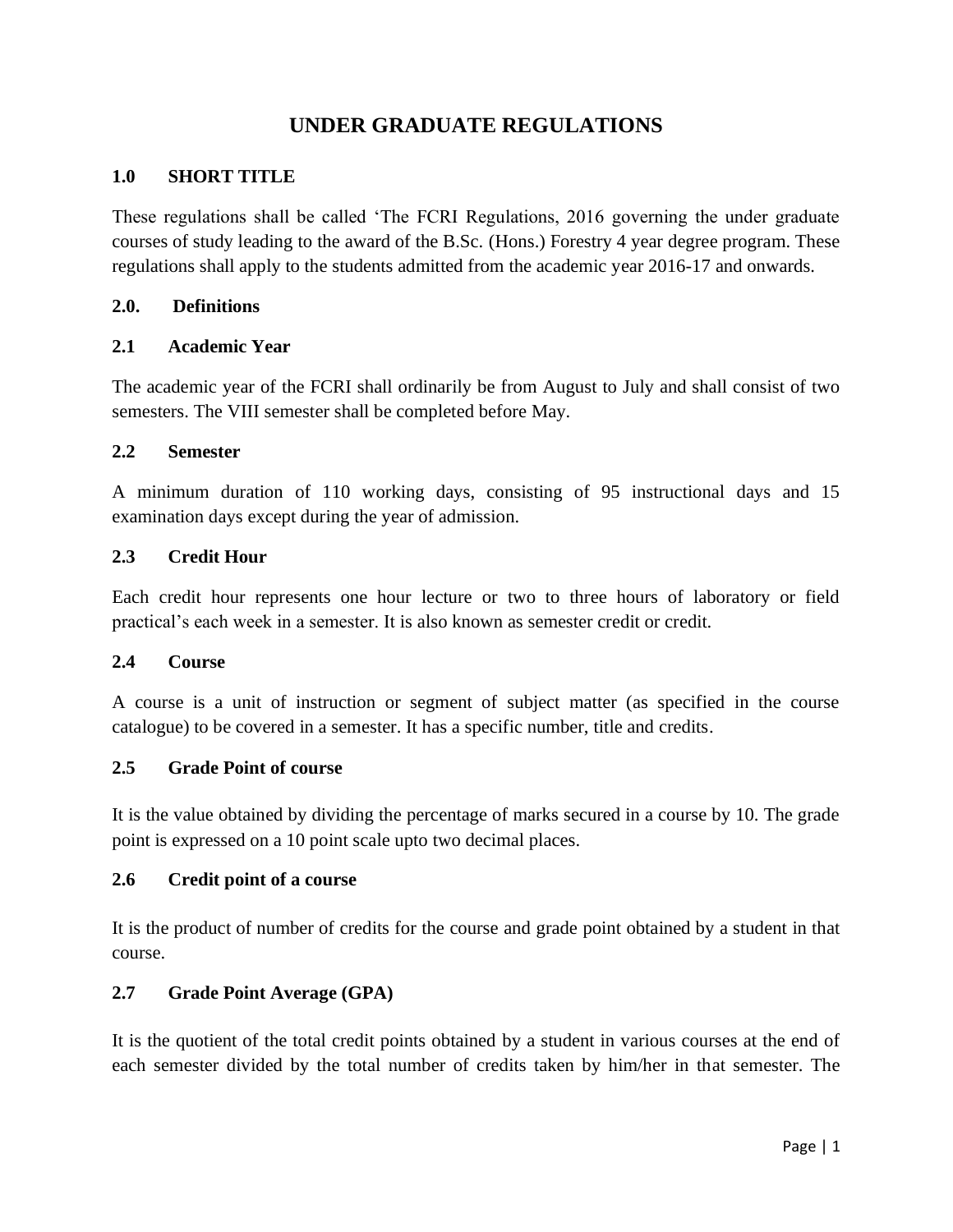grading is done on a 10 point scale. The GPA is to be corrected up to two decimal places. It is also called Semester Grade Point Average.

# **2.8 Overall Grade Point Average (OGPA):**

It is the quotient of cumulative credit points obtained by a student in all the courses taken by him/her from the beginning of the first semester of the degree course divided by the total number of credits of all the courses which he/she had completed up to the end of a specified semester from the first semester. It determines overall performance of a student in all the courses taken during a period covering more than a semester. The OGPA is to be corrected up to second decimal place. The same shall be referred as Cumulative Grade Point Average (CGPA).

### **2.9 Semester final examinations**

Semester final examinations for each course are conducted by the affiliating University at the end of each semester in the theory portion of the course.

### **2.10 FCRI**

Forest College and Research Institute, Mulugu, Siddipet district, Telangana State, India

### **2.11 Dean of FCRI**

Dean of FCRI means Dean/Person In charge/Principal/ Director of FCRI.

### **3.0 Admissions**

**3.1** Admission including selections to the under graduate courses, ordinarily made in the beginning of the first semester of the academic year, shall be in accordance with the guidelines laid down from time to time by the FCRI.

### **3.2 Fee**

The fee for application, semester fee, special fee, examination fee and other fee shall be as prescribed by the FCRI from time to time.

### **4.0 Courses, credits and syllabi**

The details of the courses, credits and syllabi of the under graduate courses shall be as prescribed by the Academic Council of FCRI and Board of Studies in Forestry, Osmania University from time to time.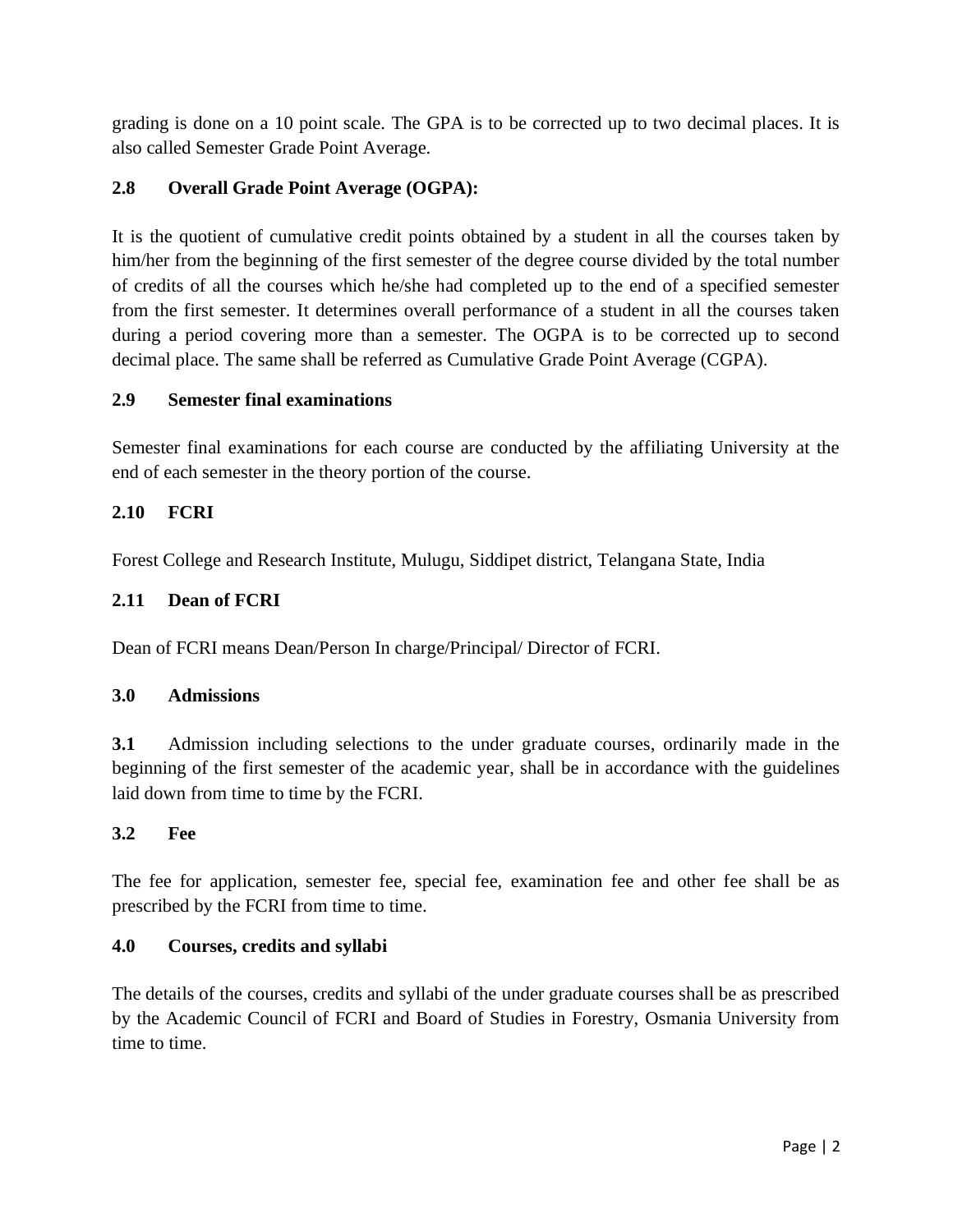### **5.0 Advisory System**

The students on their admission shall be divided into convenient batches by the Dean of the college, and each batch is assigned to one of the teachers who are designated as 'Advisor/ Mentor'. Each student immediately after enrolment fills up all the registration cards with the guidance of his/her advisor/ mentor. Among other things, the advisor shall help the students in planning the programmes of their studies. By having periodical meetings with students assigned to him/her, to consider necessary in an effort to know their problems, review their study programmes and take such remedial actions as may be necessary in consultation with the teachers concerned and the Dean. The advisor will maintain a record containing particulars of previous history of the student, courses registered and examinations appeared and grades obtained in each course in each semester as per the format prescribed by the FCRI (Format - 1).

### **6.0 Registration**

### **6.1 Registration for the first time in the FCRI**

Students who have received intimation of admission, on arrival at FCRI will be given guidelines for registration from the office of Dean.

The registration and orientation programme will be conducted by the Dean of the FCRI for the benefit of the students joining for the first time.

Attendance in respect of fresh students for the first semester shall be reckoned from the date of registration of the student concerned.

### **6.2 Registration in the subsequent semesters**

### **The following are the steps in registration of students.**

### **6.2**

**(a)** The student in each batch shall have to register for the set of courses offered for that batch and fill in the registration cards in person producing the identity card at the registration centre on the day of registration. The students having backlog courses can register the total backlog courses and fresh courses offered in that semester for that batch and fill in the cards. The Advisor in turn will countersign and send them to the Dean's office. The Dean's office should prepare a list of students who have registered for each course and send them course-wise to the concerned teacher within a week.

**(b)**The payment of fee and other arrears due to the college, department, hostel, library etc., shall precede registration.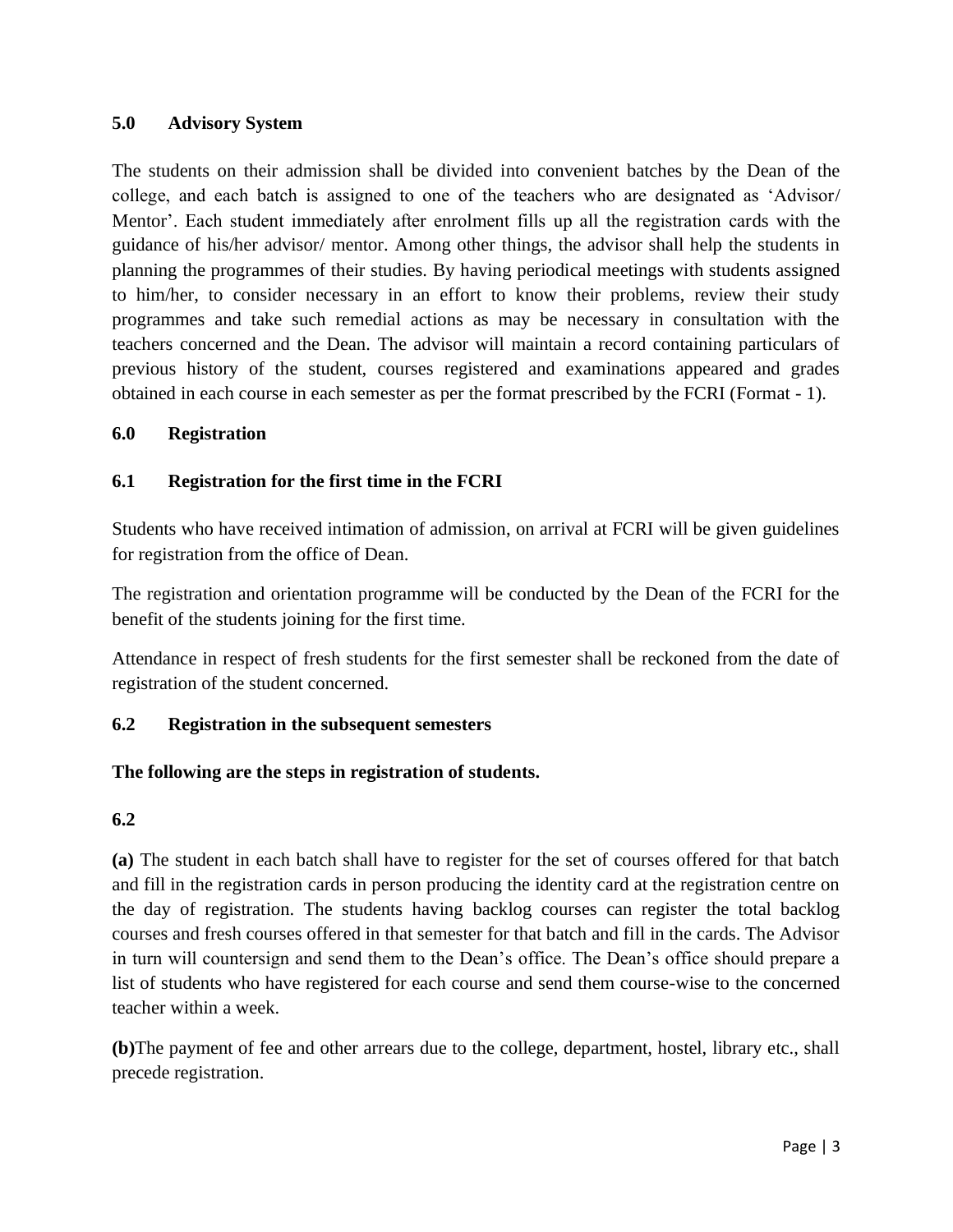**(c)**Late fee for U.G. students shall be Rs. 10/- for the first three working days starting from the next day of the scheduled date of registration and thereafter Rs. 100/- per day for a further period of seven (7) days.

**(d)**The attendance will however be reckoned from the day the instruction commencesas per the academic calendar. However, in respect of Internship/Experiential Learning Programmes (ELP)/ Project Work, the rules as shall be followed.

# **6.3 Study load for semester**

For the purpose of calculation of study load, number of credits registered in a semester includes fresh courses and courses to be repeated due to shortage of attendance in the previous semester (s). The total study load for a student shall not be more than 25 credit hours per semester.

### **7.0 Attendance**

**7.1** Every student shall ordinarily attend all classes in a course. However, the minimum attendance prescribed in a course is 75%. The attendance shall be reckoned for theory and practical separately. A student who fails to put in the minimum attendance either in theory or practical examination his/her registration, for that course shall be treated as cancelled.

7.1 The minimum attendance requirements can be relaxed up to 10% on medical grounds(i.e., up to 65% for theory and practical separately) only in case of indoor Hospitalization.

7.2 (a)If a student admitted to the first year U.G. course does not register the courses of first semester of that year or having registered does not put in at least 75% of attendance in all the courses, his/her admission shall stand cancelled, provided that the admission of a student may not be cancelled in exceptional and deserving cases having regard to the facts and merits of the case as provided in clause (b) of this regulation

**(b)** A student who wishes to seek relaxation of provision in clause (a) of this regulation for good and exceptional reasons may make an application within 7 calendar days from the last day of instruction of first semester to the Dean of FCRI giving the grounds and the proof thereof due to which he/ she could not fulfil the minimum attendance requirement, provided he/she puts in at least 60% attendance during the first semester of admission. Such application shall be considered by a committee consisting of Dean, a senior Professor or a senior Associate Professor or an Assistant Professor as nominated by the Dean, theAcademic advisor of the college, Advisor of the student concerned and the FCRI Medical Officer.

If the committee is satisfied that there were exceptional circumstances warranting exercise of discretion to relax the provision in clause (a) of this regulation, the Dean may pass an order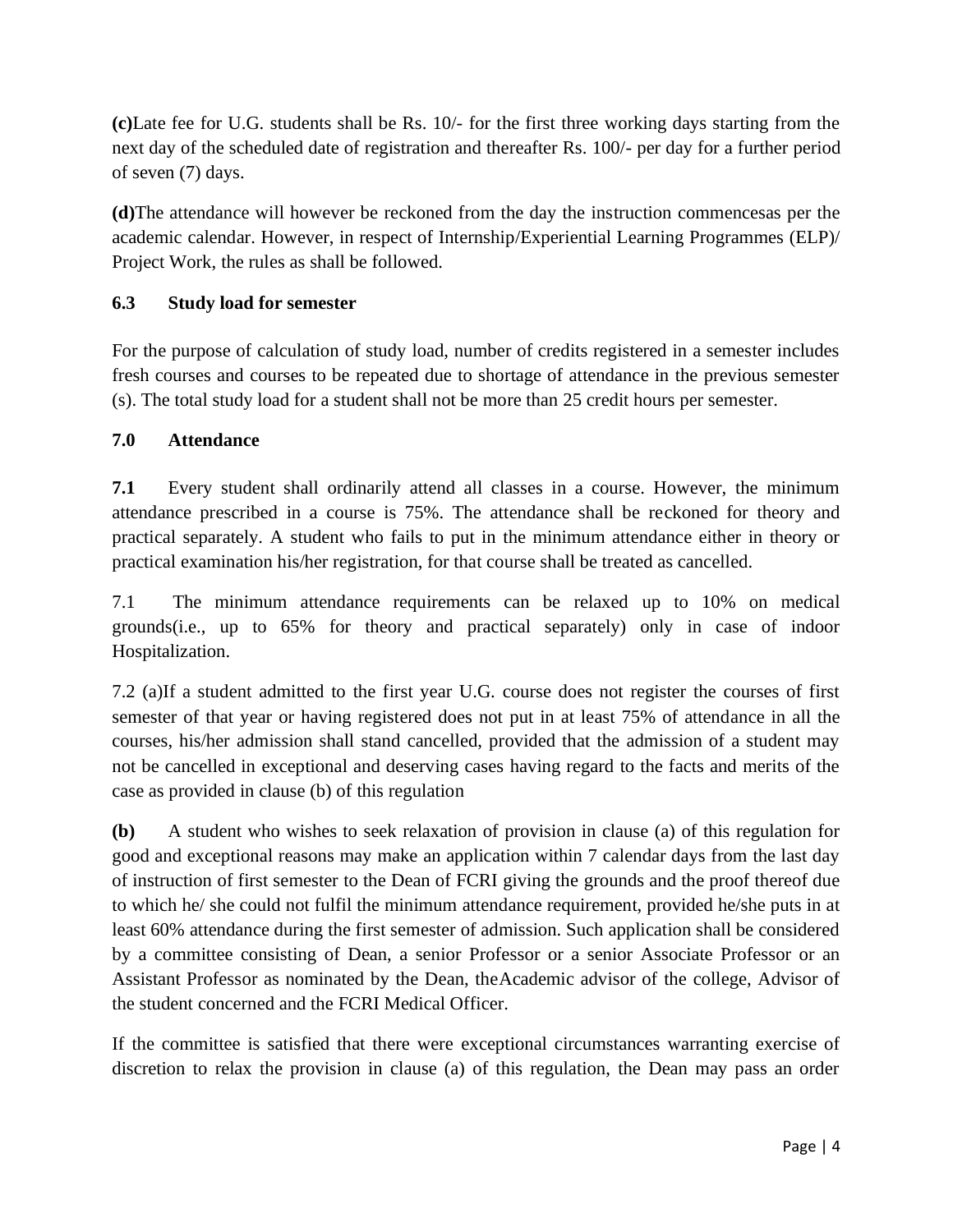allowing the student to continue the studies in relaxation of the provision in clause (a). The student so permitted to continue the studies shall register such courses when offered next.

**7.3** When a student has to leave the college after completion of first semester of study, for reasons beyond his/her control, he/ she shall obtain prior permission of the Dean for discontinuation within one month from the date of discontinuation. If a student fails to take such permission, he/ she shall not be eligible for readmission. The maximum period of break shall not exceed 4 (four) semesters under any circumstances including the semester during which he/she discontinued. A student, permitted to discontinue by the Dean, shall apply to the Dean for readmission, at least one month before the commencement of the semester in which readmission is sought.

**7.4**Where a student leaves the colleges taking a T.C. he/she shall not be eligible for readmission.

# **8.0 Evaluation of students, examinations and grades**

### **8.1**

(a) The evaluation of the student in a course shall be based on his/ her performance in various kinds of exanimations, records, class work and other types of assignments.

(b) The detailed course outlines in each course shall be made available to the students during the first week of the semester. A schedule of the Term examinations of the academic programme shall be prepared by the Dean and notified to the students at the beginning of each semester

(c) Answer scripts of Term examinations are evaluated by the teacher shall be shown to the students. The students shall have the option to request the teacher for clarification of any doubts in scoring, provided that such clarification is requested for when the answer scripts are made available to them. This, shall not apply for final both theory and practical examinations.

### **8.2 Term examinations**

There shall be two term examinations to be conducted by the teacher offering the course after every 50% of the syllabus coverage in that course. The duration for term examination shall be for one hour. Ordinarily no condonation for absence of Term examination shall be given. However, if a student is genuinely prevented from taking examination as in the case of serious illness or accident or any other case, a special re-examination may be arranged by the concerned teacher in consultation with the Head of the department. This repeat examination shall be held within one week from the date of examinations so missed, and shall be a common examination for all such students.

Unless a student appears for the term examination he/she shall not be permitted to appear for the semester final theory and practical examinations in the course concerned.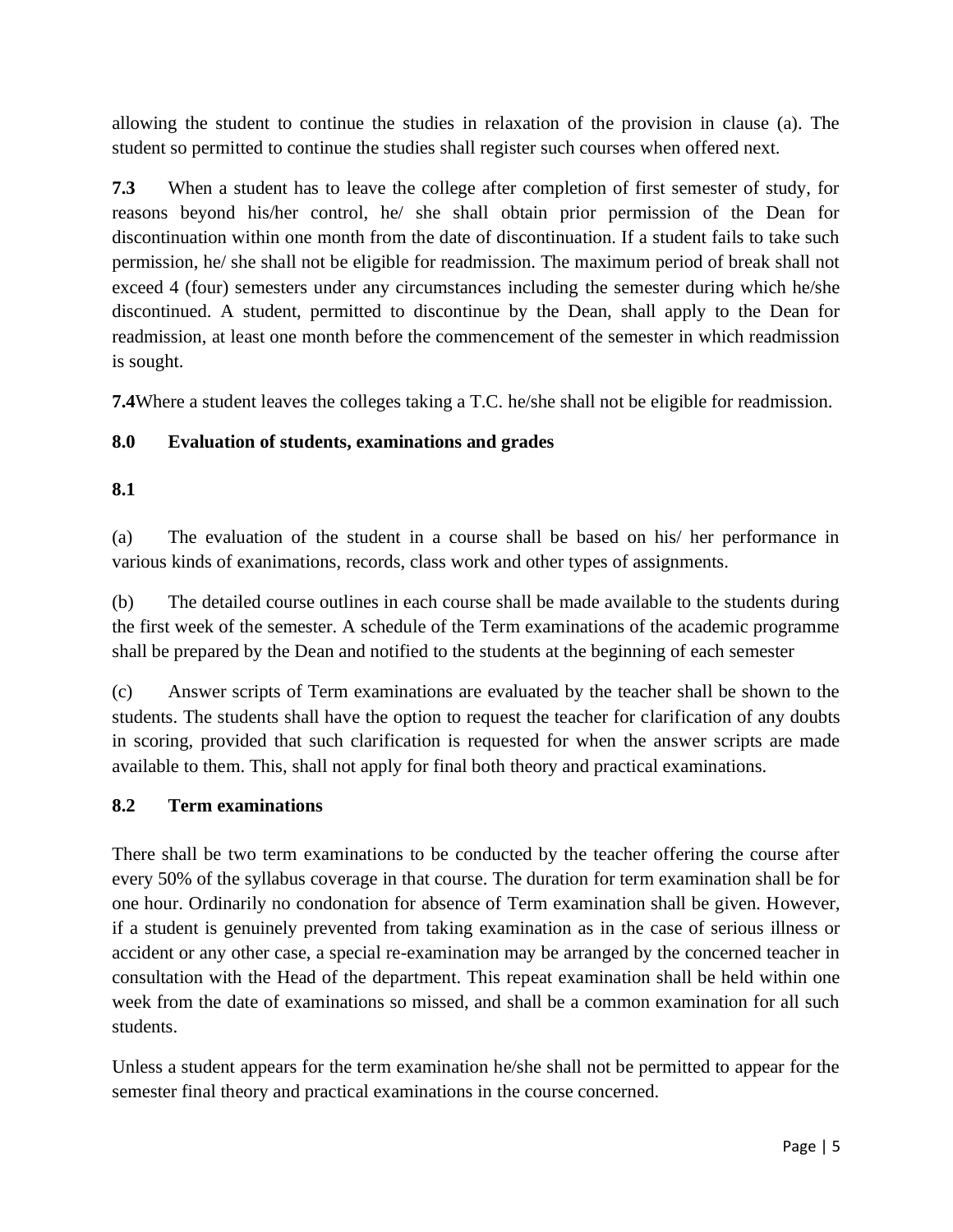The regular term examination and the special re-examination shall be conducted as per the time to be fixed by the Dean.

# **8.3 Semester final examinations**

**(a)** The semester final examinations shall be held at the end of each semester in each course. The semester final examination in the theory portion shall be of two and half hours duration. It shall be the responsibility of the affiliating University to conduct the theory portion of semester final examination. Practical examinations shall be conducted by FCRI internally. The students shall be given minimum two preparation holidays (inclusive of the public holidays) before the commencement of semester final theory examinations. FCRI campus will be the centre for Final theory examinations.

**(b)** Answer scripts of semester final theory examination are evaluated at affiliating University. The Dean of FCRI shall send all the sealed answer scripts to University.

# **8.4 Scheme of examination & Evaluation**

As approved by the Board of Studies in Forestry of Affiliating University and approved by academic council of FCRI.

### **8.5 Mass absence of students from a class or examination**

Absence of students 'enmasse' from a class or examination shall not be condoned. The Dean in consultation with affiliating University in addition, may order suspension of that particular course, if deemed necessary.

### **8.6 Unfair means during test and examinations**

The Dean of the FCRI shall be responsible for dealing with all cases of use of unfair means in various examinations. The phrase, 'Use of Unfair Means' include possession of any information or material by the student, talking to other students, copying from other students or from printed or written material may include 'use of mobiles or any other electronic gadgets', impersonation etc. The invigilator concerned, on finding the use of unfair means by any student may take the answer scripts of the student and the material evidence, if any, and the explanation from the student. The student may also be sent out of the examination hall immediately. The invigilator concerned shall report each case of unfair means directly to the Dean immediately with full details of the incident, answer scripts, the available evidence and explanation of the concerned students, if any. The Dean, on receipt of the report, may give an opportunity to the concerned student to represent his/her case considering all the available evidence, the Dean shall take appropriate action immediately. The penalty shall be as indicated below: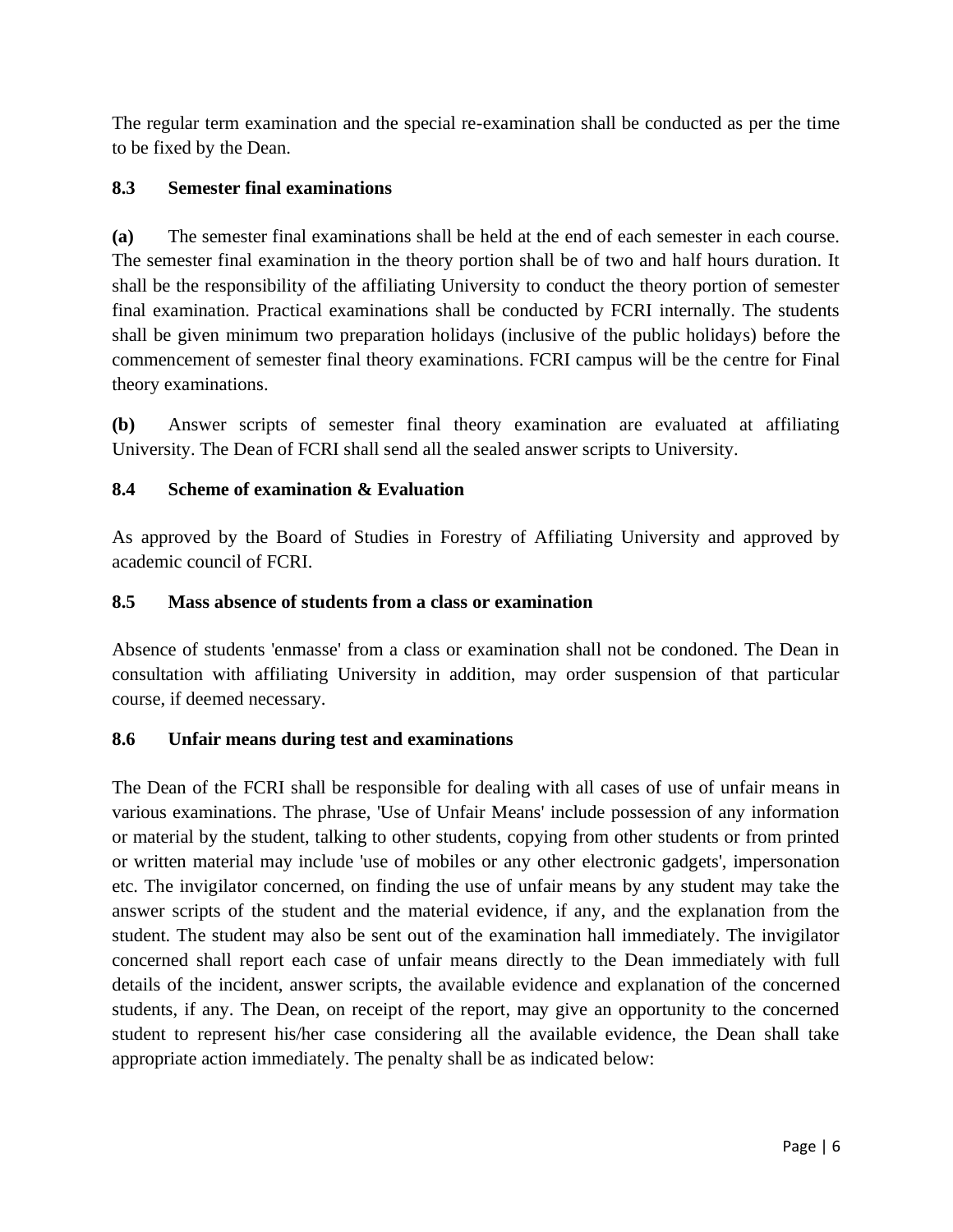**(a)** A student found using unfair means during term examinations shall be deemed to have failed in that course.

**(b)** A student found using unfair means during semester final examination shall be deemed to have failed in all the courses, he/she has registered in that semester and/or in such of those courses in which he/she appeared for semester final examination in that semester. In such cases, the student shall not be permitted to take the remaining examinations, if any, in that semester

**(c)** The Dean shall pass an order regarding the cases falling under (a) and (b) above immediately.

**(d)** For using unfair means of a serious nature such as ignoring the repeated instructions of invigilator, or abusing or threatening or assaulting the invigilator, warranting higher penalties than those indicated in clauses (a) and (b) above, the Dean, besides treating the student as failed in all the courses he/she registered in that semester, may further debar the student for the succeeding semester permanently. The decision of the Dean is final. The parent or the guardian of the concerned student shall be informed of any punishment awarded to the student and the reason therefore.

### **8.7 Scrutiny of grades**

The student may apply to the affiliating University within the prescribed time after the announcement of the grades for scrutiny of the totaling of marks of the semester final examination or calculation of grade points obtained by him advancing sufficient reasons for such a request. The fee for such scrutiny shall be as prescribed by the affiliating University from time to time.

### **9.0 Academic status and scholastic deficiencies**

### **9.1**

**(a)** A student shall get minimum of 50% marks in both final theory and final practical examinations separately for a pass in the final examination of a course. If a student does not achieve this he/she has to reappear for the final examination in theory/practical or both as the case may be, when next conducted for such course(s).

**(b)** A student obtaining a grade point of 5.0 shall be considered to have passed the course. A student getting less than 5.0 shall be deemed to have failed in the course and 'F' shall be indicated in the grade report. A student who secured grade point below 5.0 or who secures above 5.0 but secures less than 50% marks in semester final theory/practical examination of the course (or) was marked absent has to appear for either final theory or practical examination or both (as the case may be). A student may also have the option to write the term examinations of the course in the same semester when he/she next takes again the final examination of that particular course.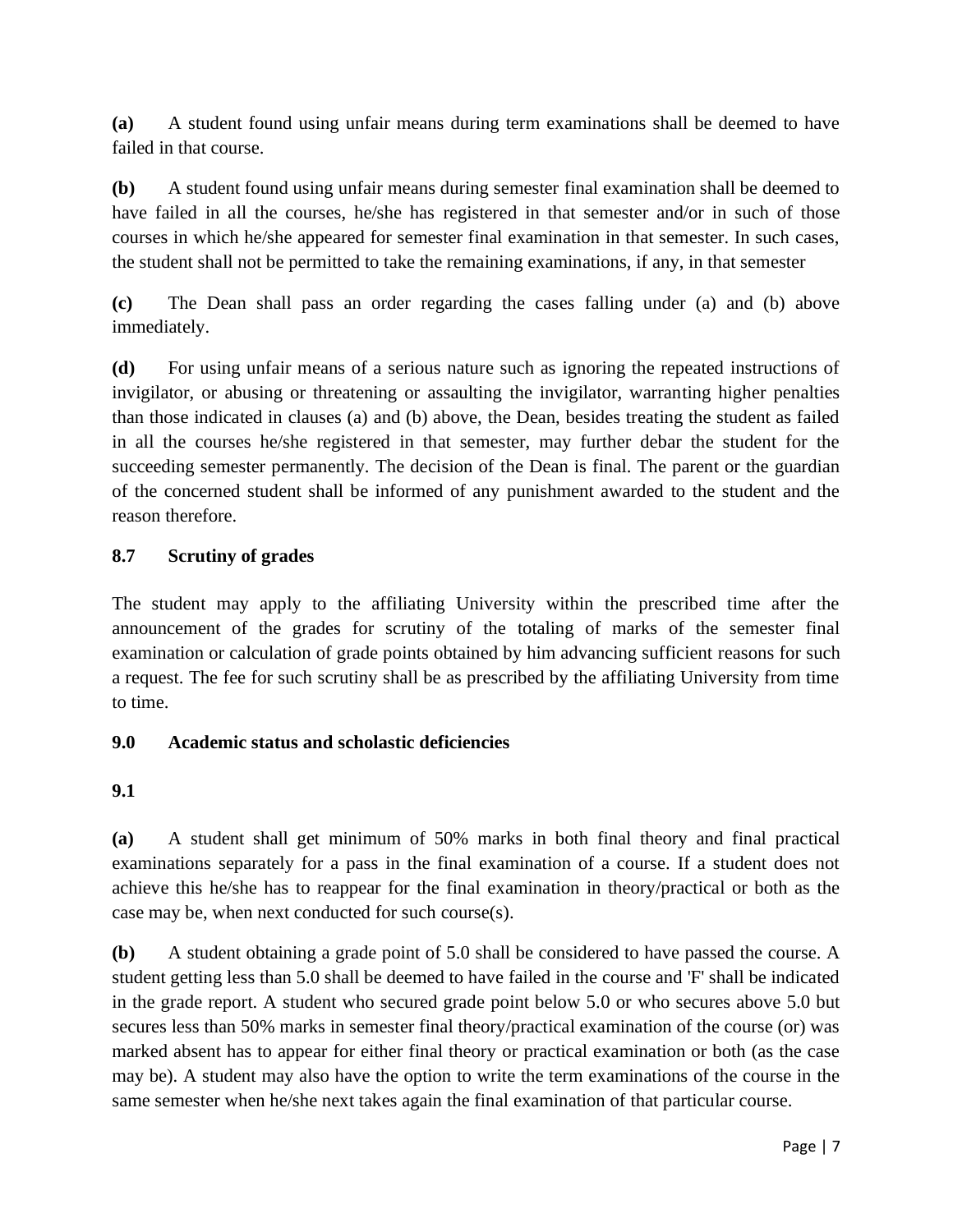In the case of final year B.Sc. (Hons.) forestry, re-examination shall be conducted within one month from the date of reopening the colleges after the semester vacation i.e. first semesterof the succeeding academic year, in not more than three failed courses, provided the student would complete his/her graduation requirements by passing said three courses.

**(c)** Whenever a student wants to take re-examination in any course(s) he/she should fill in the particulars in a prescribed application form duly paying the re-exam fee with in prescribed time period.

**9.2 Promotion to second year:** A candidate is automatically promoted to second year irrespective of the number of courses as absent/failed courses in the first year.

**Promotion to third year:** A candidate should have passed all the courses of first year and should not have more than 6 courses of second year as backlog courses (failed).

**Promotion to fourth year**: A candidate should have passed all the courses of second year and should not have more than 6 courses of third year as backlog courses (failed).

NO CONDITIONAL PROMOTIONS SHALL BE ALLOWED TO ANY STUDENT TO REGISTER THE COURSE (S).

### **9.3 Year of standing**

The year of standing of a student shall be determined solely on the basis of his completion of certain number of credit hours.

### **10.0 Graduation requirements**

**10.1** The student shall satisfy minimum residential requirements and maximum duration as below. The minimum residential requirement is eight Semesters for U.G. Degree Programmes at FCRI. The maximum duration of degree programmes is fourteen semesters (7 academic years).

### **10.2 Requirements for Bachelor's Degree**

A student undergoing B.Sc. (Hons.) Forestry 4 year degree at FCRI shall pass courses and complete the minimum number of credit prescribed from time to time by obtaining minimum OGPA/CGPA of 5.00 in the 10 point scale.

A student undergoing instructions in U.G. courses of study leading to the award of Bachelor in Forestry, shall have to complete satisfactorily the internship/Experiential Learning/Student READY Programme/FoWE/Study tours/Project Work etc., as prescribed from time to time.

### **10.3 Classification of successful candidates**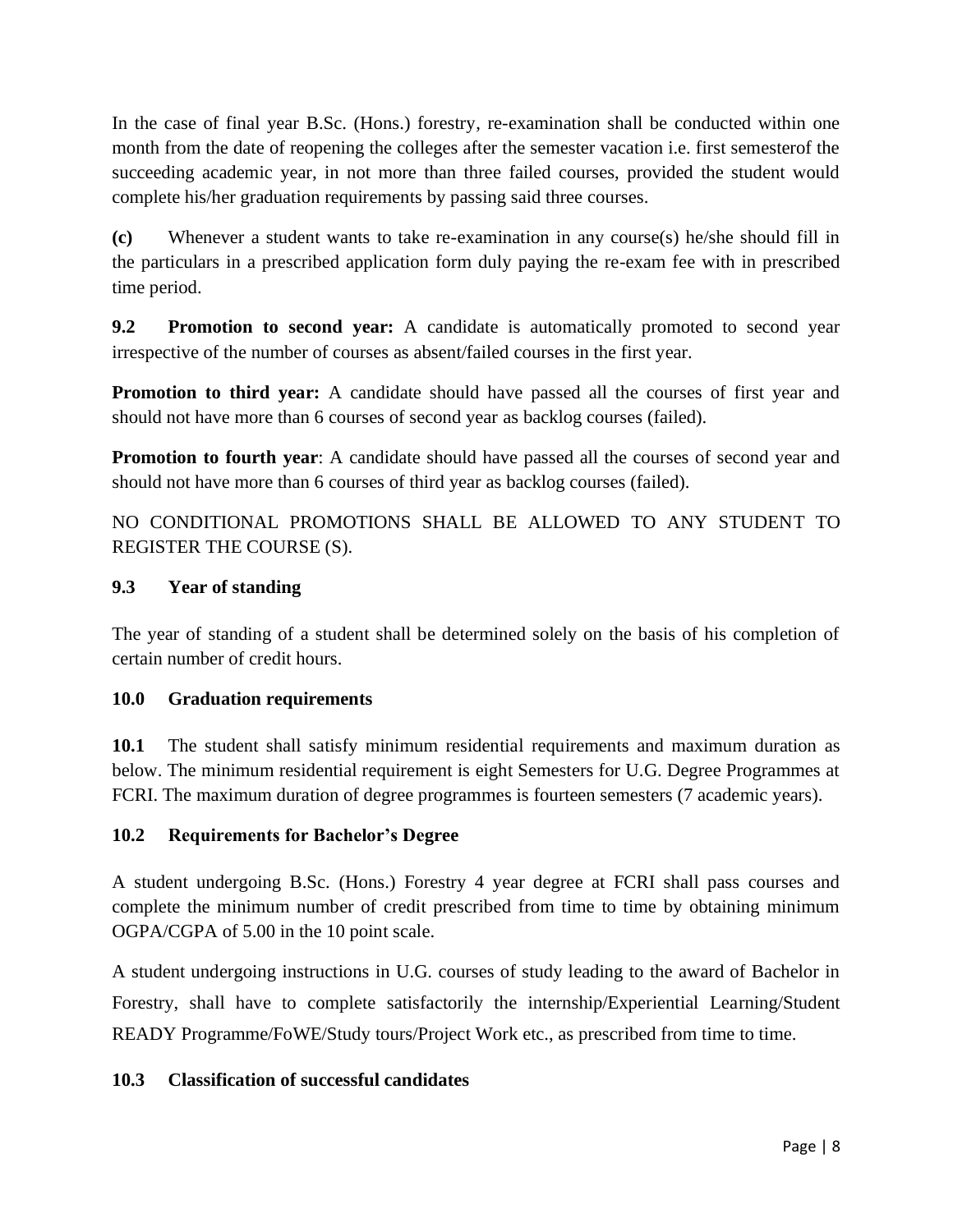| <b>OGPA/CGPA</b> | <b>DIVISION</b>             |
|------------------|-----------------------------|
| 5.00-5.99        | Pass                        |
| $6.00 - 6.99$    | II division                 |
| 7.00-7.99        | I division                  |
| 8.00 and above   | I division with distinction |

The successful candidates after completion of graduation requirements who secured an OGPA of 5.00 or more in the 10 point scale shall be classified as under:

NOTE: Class/division shall not be mentioned in the degree certificate but, classification may be given in the transcript as footnote.

# **Student's responsibility**

All under graduate students studying in FCRI, Mulugu are expected to know the requirements for the award of Bachelor's Degree and general academic requirements and assume full responsibility for meeting them. They are expected to keep constantly in touch with their advisors so that the latter may watch their progress and guide them along right lines. In no case a regulation be waived or exception made simply because a student pleads ignorance of it.

### **12.0 Transfers**

Transfer of students from other Universities/ Institutes/ Colleges to FCRI is not permitted.

### **Record of courses**

To ensure that requirements for the award of degree have been completed by a student, the affiliating University shall keep a record of courses completed by the students. A copy of the same shall be maintained by the Dean of the FCRI.

### **14.0 Authorities to approve results and issue pass certificates, transcripts etc.**

The Vice-Chancellor of affiliating University shall approve the results on the recommendation of the Dean of the FCRI.

Registrar of the affiliating University shall issue the Provisional Pass Certificates, transcripts etc. to the candidates.

### **15.0 Award of Degree**

A degree under the seal of the affiliating University and duly signed by the officers authorized in this behalf shall be presented at a convocation to each candidate who has successfully completed the graduation requirements for the award of degree. Degrees of the candidates who have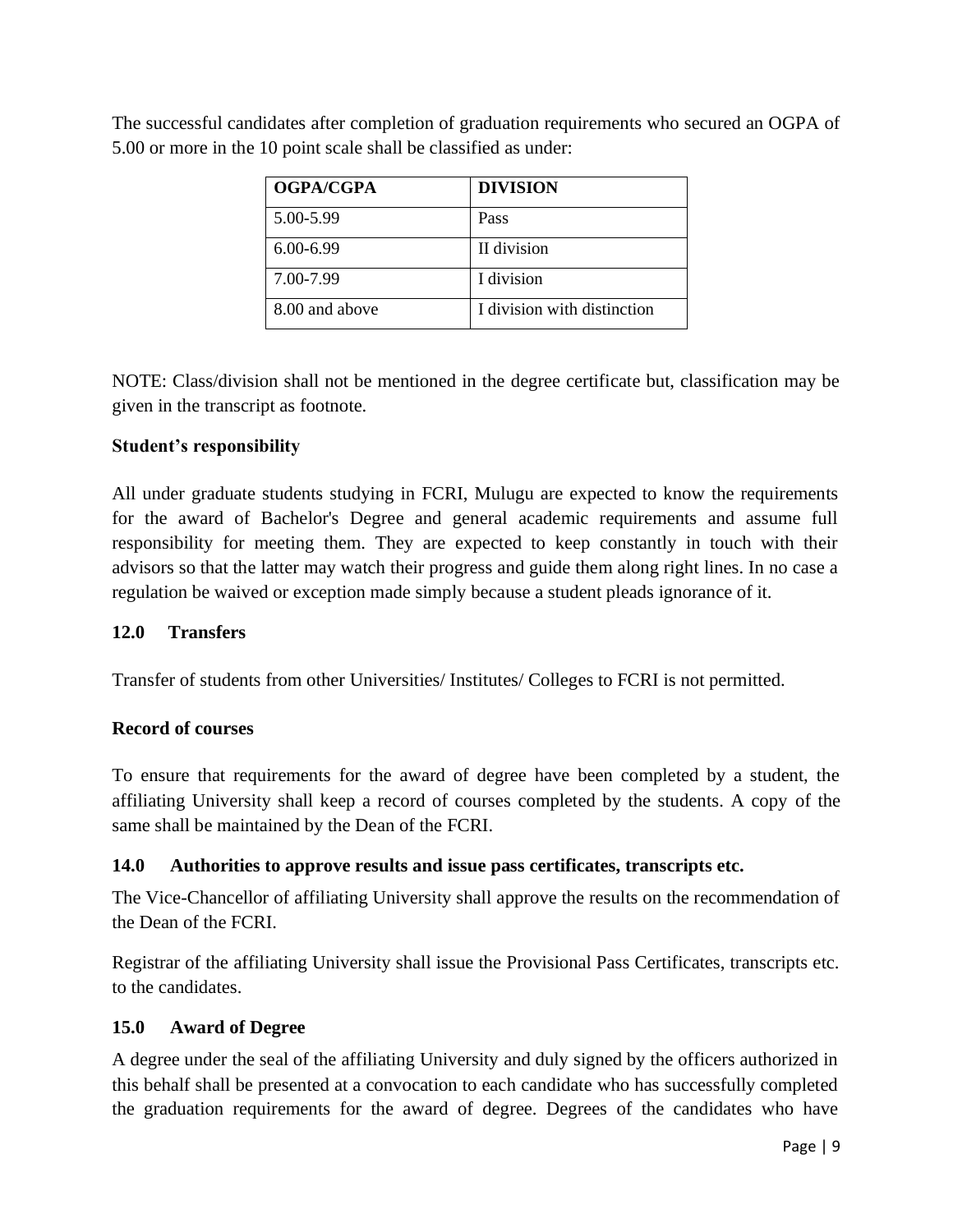successfully completed the graduation requirements for the award of degree and are admitted 'IN ABSENTIA' to a degree at convocation shall be sent by post. The degree shall set for the name of the candidate, father's name, mother's name, degree, name and logo of the FCRI, month and year of successful completion of the graduation requirements etc.

### **16.0 Amending or cancellation of result**

If the result of a candidate is discovered to be vitiated by error, malpractice, fraud, improper conduct or any other reasons, the Vice-Chancellor of affiliating University shall have the power to amend the result in such a manner as to accord with the true position, and to make such declaration as the Vice-Chancellor of affiliating University may deem necessary in that behalf.

If it is found that the result of a candidate has been vitiated by malpractices, fraud or other improper conduct whereby he has been benefited and that he has in the opinion of the Vice-Chancellor of affiliating University, been a party to or connived at the malpractice, fraud or improper conduct, the Vice-Chancellor of affiliating University shall have the power at any time, notwithstanding the award of the Degree or a Certificate or Prize or a Scholarship, to amend the result of such candidate and to make such declaration as the Vice-Chancellor of affiliating University may deem necessary in, that behalf, including debarring of the candidate from the University for such a period as may be specified and the cancellation of the result of the candidate in such manner as the Vice-Chancellor of affiliating University may decide.

# **17.0 Transitory provision**

These regulations shall apply to the students who shall be admitted from the academic year 2016 -17 and onwards.

**18.0** No Regulations governing the under graduate courses of study shall be constructed to limit or abridge the powers of the Academic Council to deal with any case or cases of any student or students of the under graduate courses in such manner as it may appear to it to be just and equitable.

\* \* \* \* \*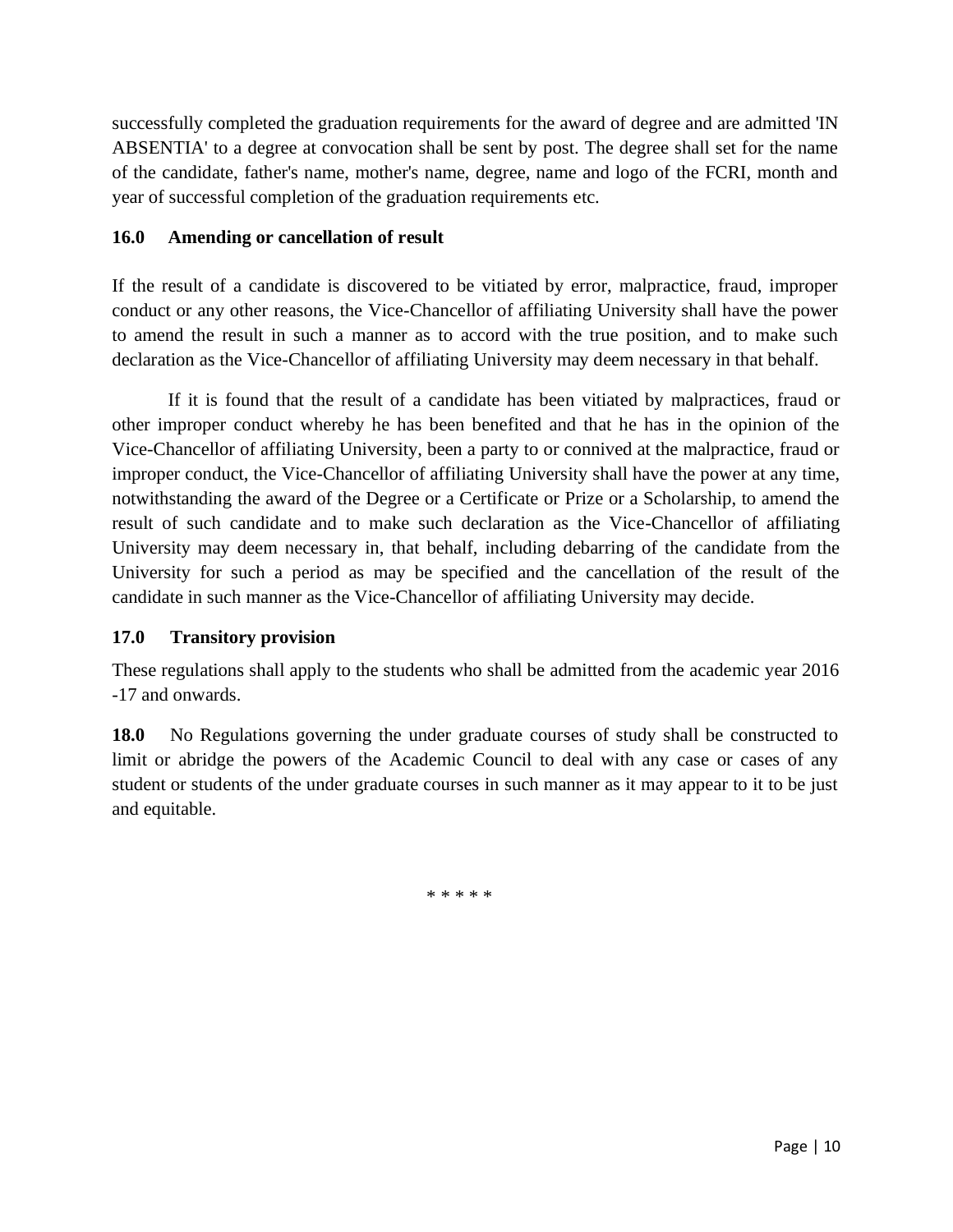# **FORMAT–1 (REGULATION 5.0)** REGISTRATION & AWARD BOOK

- Name of the College:
- Course of Student:
- Name of the Student in Full:
- I.D. No.:
- Aadhar Card Number of the student:
- Mobile No. of Student and Father/Guardian:
- email ID of the Student & Father/ Guardian:
- Blood Group:
- Health Status:
- *Are you suffering from Chronic Illness*?
- Father's Name & Occupation:
- Mother's Name & Occupation:
- Permanent Address:
- Present Address:
- Name & Address of guardian, if any:
- Name of the institute last studied:

### **Signature of the Student**

#### **Particulars of the Advisor**

Name:

Designation:

Department:

#### **Signature of the Advisor**